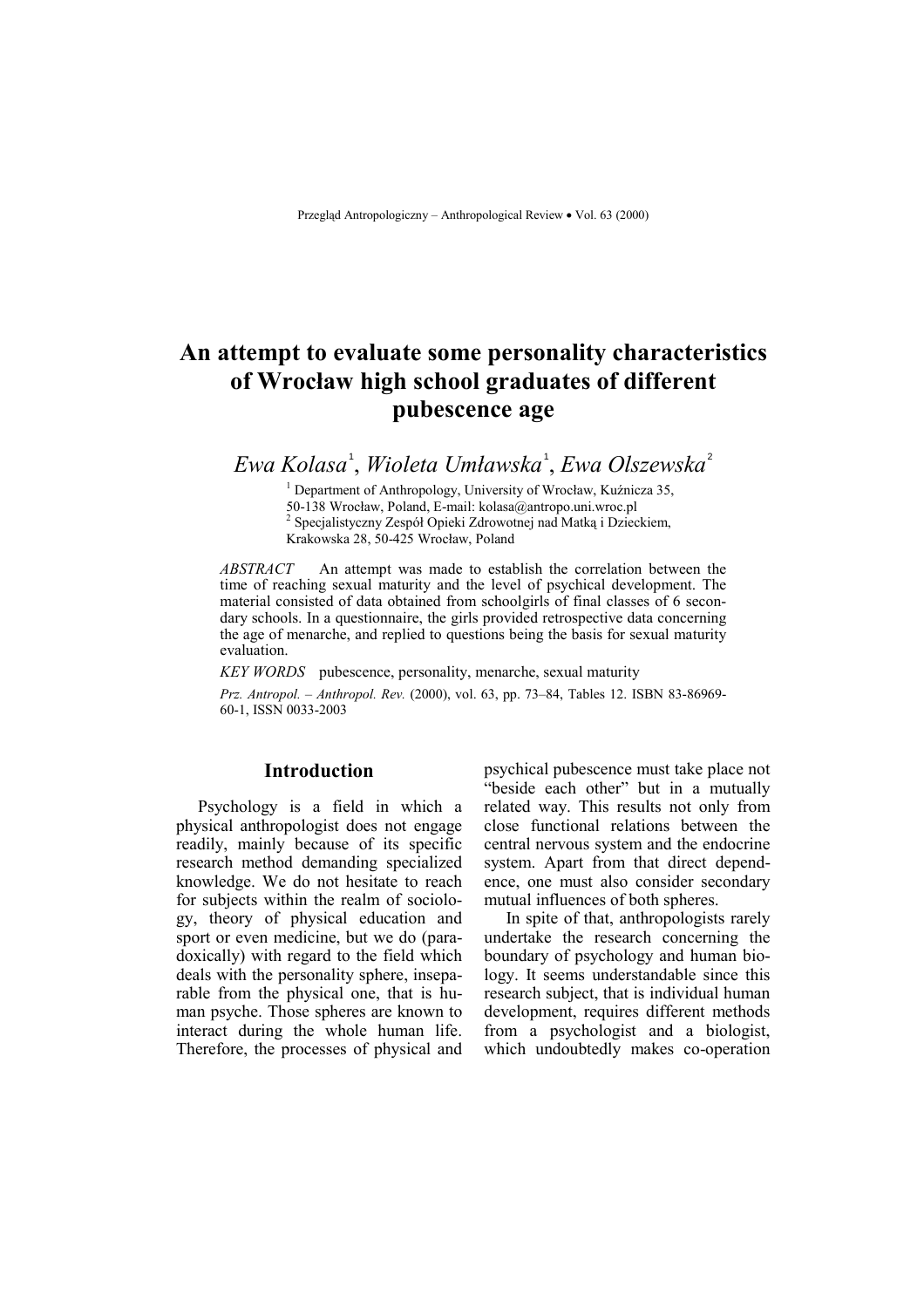difficult. If an anthropologist has relatively objective and easily perceptible standards enabling him to establish realistic development norms, a psychologist, out of necessity, bases on personality maturation symptoms that are far less distinct and perceptible and are also so complex and individually differentiated that establishing development standards has a rather theoretical value [BADURA-MADEJ 1981; OBUCHOWSKA 1983]. As stated by CHŁOPKIEWICZ [1987], the moment of reaching psychical maturity cannot be univocally determined because, in its assessment, what testifies to the acquired level of structural-functional development is hard to separate from its specific, individual direction. The employed criteria of maturity, such as (among others) socialization, creative attitude, ease of entering interpersonal relations and self-acceptance are not really symptoms of maturity but rather of mental sanity or even more exactly  $-$  of adaptation. Therefore, reaching psychical maturity equals attaining adaptation. On the other hand, individual differences of psycho-physical construction and social conditions are sufficient for the individual who reached all stages of physical development not to demonstrate the characteristics mentioned above or even to demonstrate quite the opposite ones (pathological personality in extreme cases). REYKOWSKI [1977] expressed it very accurately many years ago stating that "development is a process unlimited in its individual properties", and WIŚNIEWSKI [1998] also said quite recently that human personality "does not exist but becomes". Therefore, it is difficult to quote research papers aiming at establishing direct relations between the time of reaching sexual and psychical maturity.

All these limitations and difficulties, however, do not concern the problem of influence of some psychical factors on the course of sexual pubescence and they did not hinder the examination of such relations proving that some disorders of family life might accelerate the puberty process [HULANICKA 1986; SURBEY 1990; ŁUCZAK & ŁASKA-MIERZEJEW-SKA 1990; MOFFIT *et al.* 1992; ŁUCZAK 1994]. The situation is more difficult when one has to seek the reverse interdependence, that is the influence of biological development rate on the evolution of the psychical part of personality. However, there were attempts to set standards also in this field [ŻUKOWSKI 1966; RÓŻYCKA 1968; ZDUNKIEWICZ 1970; STRZYŻEWSKI 1974; ILG *et al.* 1998; BODZSAR 1999]. Their research usually concerned intellectual competence and intelligence of children (relatively easy to evaluate) in relation to the attained level of somatic development and sexual maturity at a certain age. In his monographic work from 1974 Strzyżewski considered also the level of social adaptation, activity, degree of acceptance by the peer group, and neuroticism of children maturing early and late.

Psychologists, just as anthropologists, are not very interested in the subjects of the discussed interdisciplinary boundary. Even though a psychologist recognizes a significant role of stress in the personality formation, yet – as  $STRZYZEWSKI$  [1974] highlighted  $-$  he usually looks for their sources in social and cultural conditions rather than in causes of biological nature. One can mention some publications, however, stating that the great advance or delay in physical development entailing certain dissimilarity in comparison to peers may become the source of stress and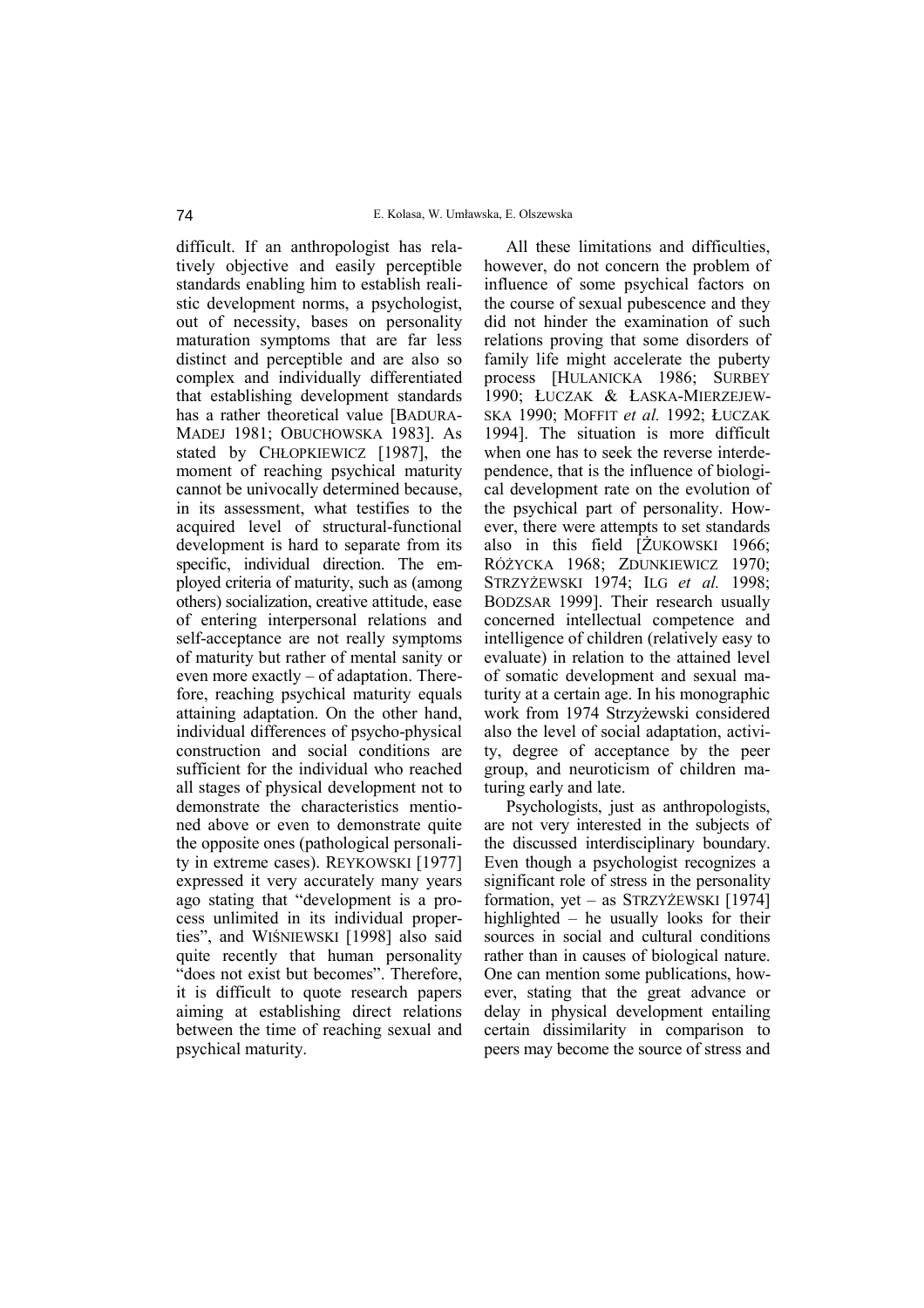tension [SPIONEK 1973; OBUCHOWSKA 1983, 1996; HURLOCK 1985; ŻEBROWSKA 1986; CHŁOPKIEWICZ 1987]. These, in turn, might lead to the feeling of inferiority, for which OBUCHOWSKI [1972] suggested the name of the "difference complex".

One of the important results of the hitherto conducted research was demonstrating that the trend of acceleration observed for many tens of years is stronger with regard to physical development than to psychical one, causing a growing disproportion between biological and psycho-social maturity of an individual (JACZEWSKI & WOYNAROWSKA [1982]; JACZEWSKI [1995]; GADAMSKA *et al.* [1997] among others). It is in this "perplexity" between the attained level of development in both spheres that psychologists, educators and sociologists see the source of undesirable social phenomena such as: too soon initiation of sexual contacts, instability of equally early contracted marriages, intensive frequency of abortions, unwanted and deserted children, juvenile crime, drug addiction, and finally alcohol and nicotine addiction spreading among younger and younger groups. During recent decades these phenomena have grown stronger all over the world (including Poland) and particularly in the highly developed countries.

It is worth pointing out that all the publications mentioned above usually concern the pubescence period or the moment directly afterwards, mainly up to 15 years of age. Yet  $-$  as HURLOCK [1985] and other authors say – undesirable attitudes, formed during the deviation period from the average sexual development, still remain when the appropriate maturity level is finally reached. Deviations in the sexual development frequently cause changes that are hard to overcome. One of the reasons is a fact that girls and boys staying behind their peers are usually treated by adults and peers alike according to their physical appearance rather than age, i.e. are treated like small children. Those who outdistance their peers, on the other hand, are confronted with excessive demands. Fighting for position that they deserve in their own opinion, young people form antisocial attitudes. However, the more partner-like approach of adults towards girls and boys of earlier pubescence age, and the more prolonged childish treating of those with delayed pubescence, the stronger the possibility of psychical maturity in the former group and the weaker in the latter one. Besides, undesirable attitudes and behavioral patterns tend rather to remain than to disappear with time and may even get worse. Whether the attitudes characteristic of the pubescence period will influence the future socialization depends, among others, on the time when the sexual puberty took place, how long it lasted and to what degree it is consistent with the age standards [HURLOCK 1965, 1985].

The goal of this research was an attempt to find out whether the psychical consequences mentioned above of an early or late puberty concern and reach the age of 18-19 of girls, when they are physically and "legally" mature.

## **Materials and methods**

The research was conducted in winter of 1998/99 among 450 students of senior classes of six Wrocław high schools, aged 18 and 19. The material is mostly homogenous due to social origins. Practically all girls live in Wrocław, their parents have higher or high education,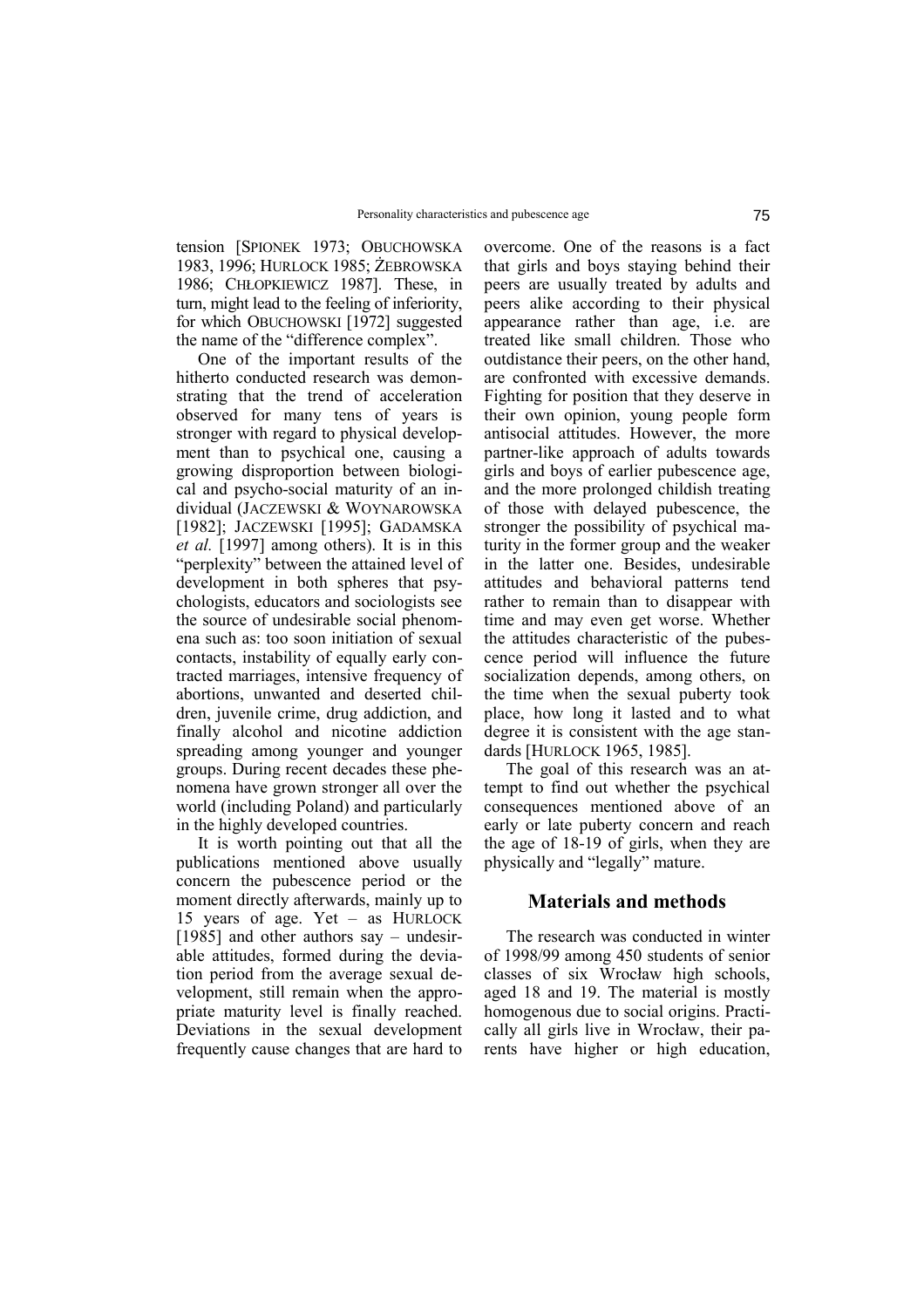where a family model with two children prevails. The girls provided the remembered age of first menstruation and filled in an anonymous questionnaire. As we have already mentioned, the moment of complete psychical maturity, so easy to recognize in physical development, cannot be univocally determined. Thus, the questionnaire aimed only at the evaluation of some personality characteristics and the questions were composed basing on the criteria of the maturity level adopted by psychologists [ALLPORT 1970; CHŁOPKIEWICZ 1987; SMOLEŃSKA & WIECZORKOWSKA 1993; GADAMSKA *et al.* 1997].

The analysis consisted in comparing the average menarche age of the girls grouped according to different variants of answer to the asked question. The significance of differences was evaluated with the variance analysis and the t-Student test. The strength of relation between an early (up to 12 years of age), medium and late (over 14 years of age) menarche age and the frequency of particular answer variants was evaluated with chi-square criterion.

#### **Analysis**

Arithmetic mean values of the menarche age of respondents amount to 13.02 years of age (*Me* = 13.00, *SD* = 1.13, min. 9.17, max. 16.75). The answers given to the remaining questions show certain tendencies (generally consistent with psychologists' observations), yet the menarche age of the respondents does not show any significant differentiation in relation to the provided answers.

The first question was related to *the decision concerning the choice of future education* and the answers were classified like in Table 1. As stated by GADAMSKA *et al.* [1997] the ability of making choices and controlling them and the ability of setting oneself distant aims develops during the final stage of maturation, and ALLPORT [1970] talks about the gradual directing towards the chosen aims. We found out that the girls who had long ago (at least during the previous school year) made their decisions, entered pubescence 0.2 of year earlier than those who, until the moment of research or until quite recently, had not made their final decision. The difference does not reach the statistical significance threshold.

**Table 1.** Age of menarche in girls of different degree of decisiveness concerning choice of further education \_

| Further education                             |       | Ν   | SD.   |
|-----------------------------------------------|-------|-----|-------|
| does not know                                 | 12.96 | 8   | 1.43  |
| is hesitant and has<br>made decision recently | 13.10 | 247 | 1.12  |
| has made decision long<br>time ago*           | 12.92 | 192 | 1 1 1 |

\* at least as long ago as previous school year

As the answer to the additional question (degree of self-dependence in decision making) demonstrates, the students who made the above decision totally independently entered pubescence somewhat earlier than the ones who admitted that they yielded to suggestions or pressure of somebody else (there were only 19 girls in that group) (Table 2). The difference was 4 months (0.32 of year), but it was statistically insignificant. This question was based on the observations proving that both the ability to control decisions [GADAMSKA *et*

**Table 2.** Degree of self-dependence in decision making versus age of menarche

| Decision made    |       | Ν   | SD.  |
|------------------|-------|-----|------|
| indepently       | 12.99 | 404 | 1.11 |
| after persuasion | 13.31 | 21  | 1.16 |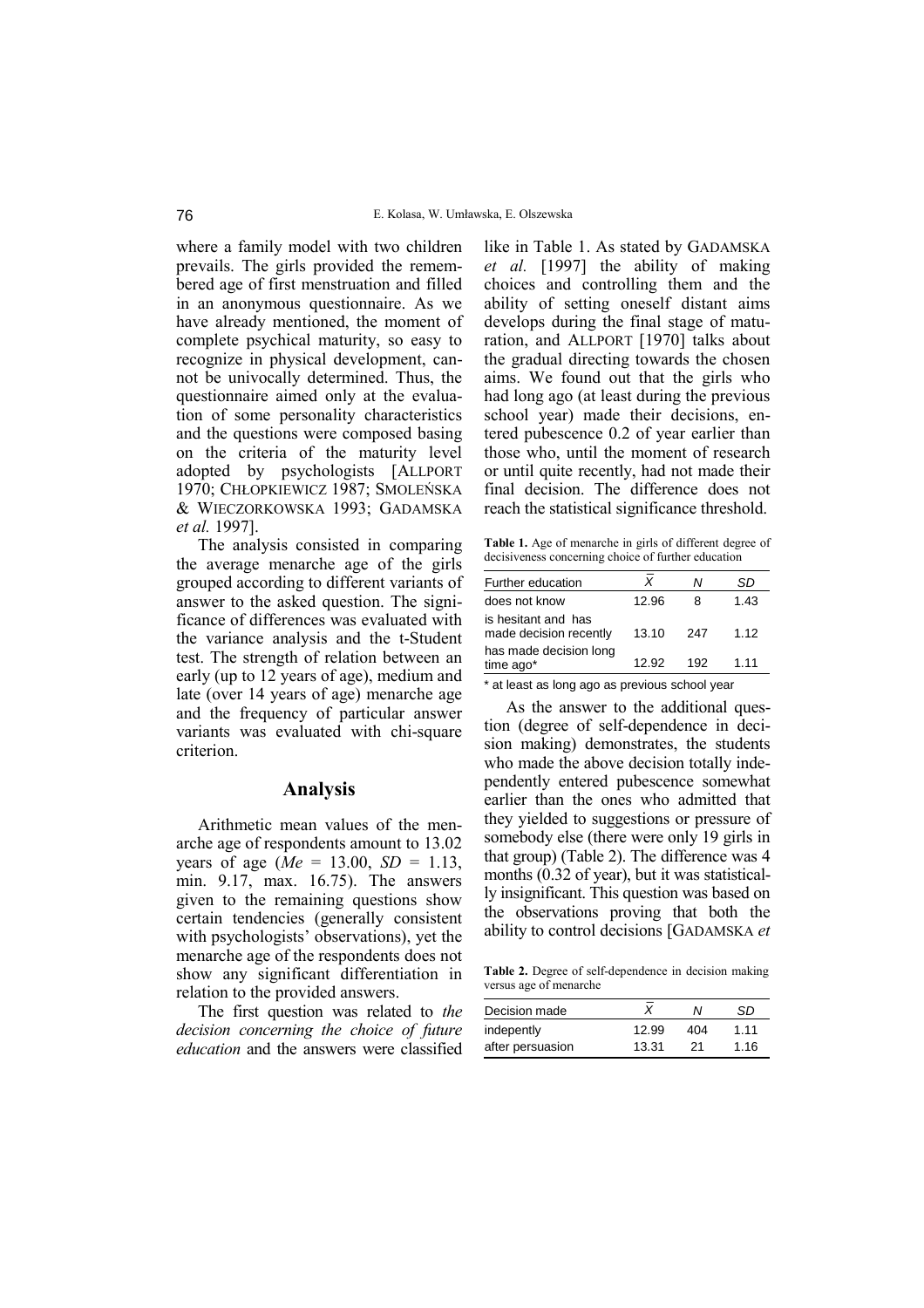*al.* 1997], and the aspiration to internal control and the rejection of external control increase with pubescence. According to ALLPORT  $1970$ ] "I" self-determines itself, separates and frees itself from external pressures along the development.

Next question concerned *the degree of difficulty in entering interpersonal relations* with strangers according to personal evaluation of the respondents. This question aimed at evaluating social adaptation which manifests itself in the ease of initiating interpersonal relations characterizing a mature individual [GADAMSKA *et al.* 1997] and also Kinsey's thesis [after STRZY-ŻEWSKI 1974] saying that physically-early developed individuals are rather extroverted, and late-developed, introverted. Our results, yet, do not prove this thesis. The answers did not demonstrate any significant dependence on the puberty age but only revealed a rather unexpected tendency: the girls who declared greater ease entered puberty later but the difference is far from statistical significance (Table 3).

**Table 3.** Degree of difficulty in making friends versus age of menarche \_

| Degree of difficulty | Χ     | Ν   | SD   |
|----------------------|-------|-----|------|
| difficult            | 12.80 | 9   | 1.33 |
| fairly difficult     | 12.94 | 37  | 1.37 |
| fairly easy          | 13.02 | 243 | 1.07 |
| easy                 | 13.06 | 161 | 1.15 |

The dependence between the puberty age and the ability of *making independent choices* (finding a solution) *in difficult situations* evaluated by self-estimation is presented in Table 4. According to SMOLEŃSKA & WIECZORKOWSKA [1993] a young person tends with age to describe himself as a person using his own judgment of good and rejecting the pressure of the authorities and peers alike. In our material, the girls saying that they

**Table 4.** Ability of making choice in difficult situations versus age of menarche

| Making choice                                                     | X     | Ν   | SD   |
|-------------------------------------------------------------------|-------|-----|------|
| they avoid it or make<br>others responsible for<br>their decision | 13.25 | 15  | 1.14 |
| they take into considera-<br>tion only their own<br>opinion       | 13.01 | 365 | 1.14 |
| they respect others' point<br>of view                             | 12.97 | 23  | 0.85 |

use only their own judgment do not differ in puberty age from those (few) who admit taking the others' opinion into consideration while making decision. Those girls, on the other hand, who admit avoiding decision-making in difficult situations in general, and leave it to others, enter puberty 3 months (0.28 of year) later; the difference, however, is statistically insignificant (since there were only 15 students of the latter group). According to the representatives of cultural psy $choanalysis$  (Fromm  $-$  after CHŁOPKIE- $WICZ$  [1987]) "The apex of development denotes freeing positive tendencies from pressures of social disapproval, development of self-respect and individuality".

A question that aimed at revealing *the degree of difficulty in expressing personal opinion different from the interlocutor's opinion* did not bring expected differentiation (Table 5).

Table 5. Degree of difficulty in presenting one's opinion different from interlocutor's point of view versus age of menarche

| Degree of difficulty |       | Ν   | SD   |
|----------------------|-------|-----|------|
| easy                 | 13.03 | 427 | 1.11 |
| difficult            | 12.95 | 22  | 1.34 |

The answers to the question: *which factors determined your personality to the greatest degree?* (hereditary factors, parental upbringing or you yourself?) were as shown in Table 6. According to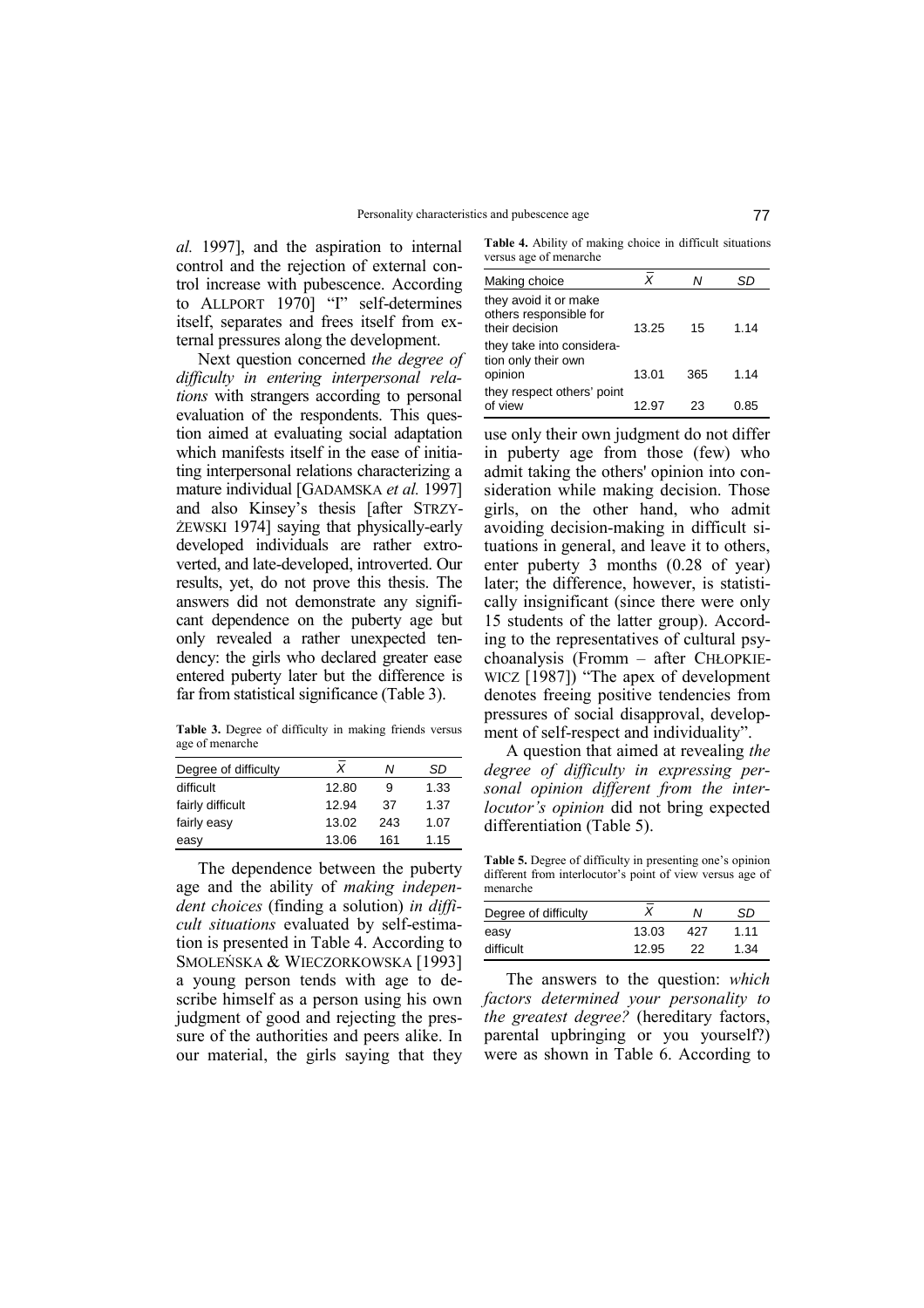Table 6. Replies to question, 'What influenced your personality most?' versus age of menarche

| Factors    |       | Ν   | SD   |
|------------|-------|-----|------|
| hereditary | 13.07 | 81  | 1.12 |
| upbringing | 13.00 | 229 | 1.13 |
| I myself   | 12.97 | 105 | 1.17 |
|            |       |     |      |

ALLPORT [1970] responsibility for oneself is a proof of psychical maturity. Those girls who thought that hereditary factors were primarily responsible for their personality ("because I was born like that") entered puberty somewhat later than those who regarded the upbringing factor and self-improvement as more important. But menarche age did not differ significantly.

*Self-estimation of psychical maturity* was consistent with real varied rate of sexual pubescence in comparison to peers (Table 7) retaining the following gradient: the higher the sense of maturity the earlier the menarche age. The number of girls admitting low self-esteem was small (N=15), so their delayed puberty, of more than 4 months later, in comparison to peers of the contrary opinion, did not reach the statistical significance level.

**Table 7.** Self-evaluation of psychic maturity when compared to peers versus age of menarche \_

| Self-evaluation of maturity |       | Ν   | SD   |
|-----------------------------|-------|-----|------|
| lower                       | 13.28 | 15  | 1.24 |
| average                     | 13.07 | 264 | 1.13 |
| higher                      | 12.93 | 169 | 1.10 |

Many of the students admitted that they *regularly smoked cigarettes* (none smoked before puberty). They entered puberty 0.18 year later than non-smokers. The difference, however, was not statistically important (Table 8). This question was asked intuitively basing on the conviction that smoking at school age is a symptom of immaturity and results from the need of adding self-estimation in front of the peer group. The used chi-square test did not reveal any significant relation between the moment of puberty expressed in three categories of menarche age (early – before 12 years of age, late  $-$  after 14 years of age, average  $$ all other cases) and different answer variants provided to all the questions.

Table 8. Girls' nicotine addiction versus age of menarche

| Nicotine addiction |       | N   | SD.  |
|--------------------|-------|-----|------|
| smoking girls      | 13.14 | 162 | 1.00 |
| non-smoking girls  | 12.96 | 288 | 1.18 |

An honest evaluation of the results required also finding out whether and to what extent the observed tendencies concerning relations between the beginning of pubescence and the development of the analyzed personality characteristics were distorted by different (and yet similar) age of the examined girls (18-19 years of age) and their different social status resulting from their parents' education level. Arithmetic mean values of the calendar age of respondents maturing early and late were compared for this purpose. It appeared that those girls who declared an early menarche were actually younger at the time of study (0.12 year younger,  $p<0.01$ ) than those declaring a late menarche (Table 9). Thus, it was not age that caused more mature answers of the former group.

Table 9. Girls' calendar age at moment of examination depending on early or late menarche

| Menarche | -<br>X | Ν   | SD.  | D      |  |
|----------|--------|-----|------|--------|--|
| early    | 18.51  | 133 | 0.34 |        |  |
| late     | 18.63  | 115 | 0.39 | < 0.01 |  |

Although menarche appeared really earlier in girls from families where mothers had higher education (Table 10), the used chi-square test showed that there were no relations between the content of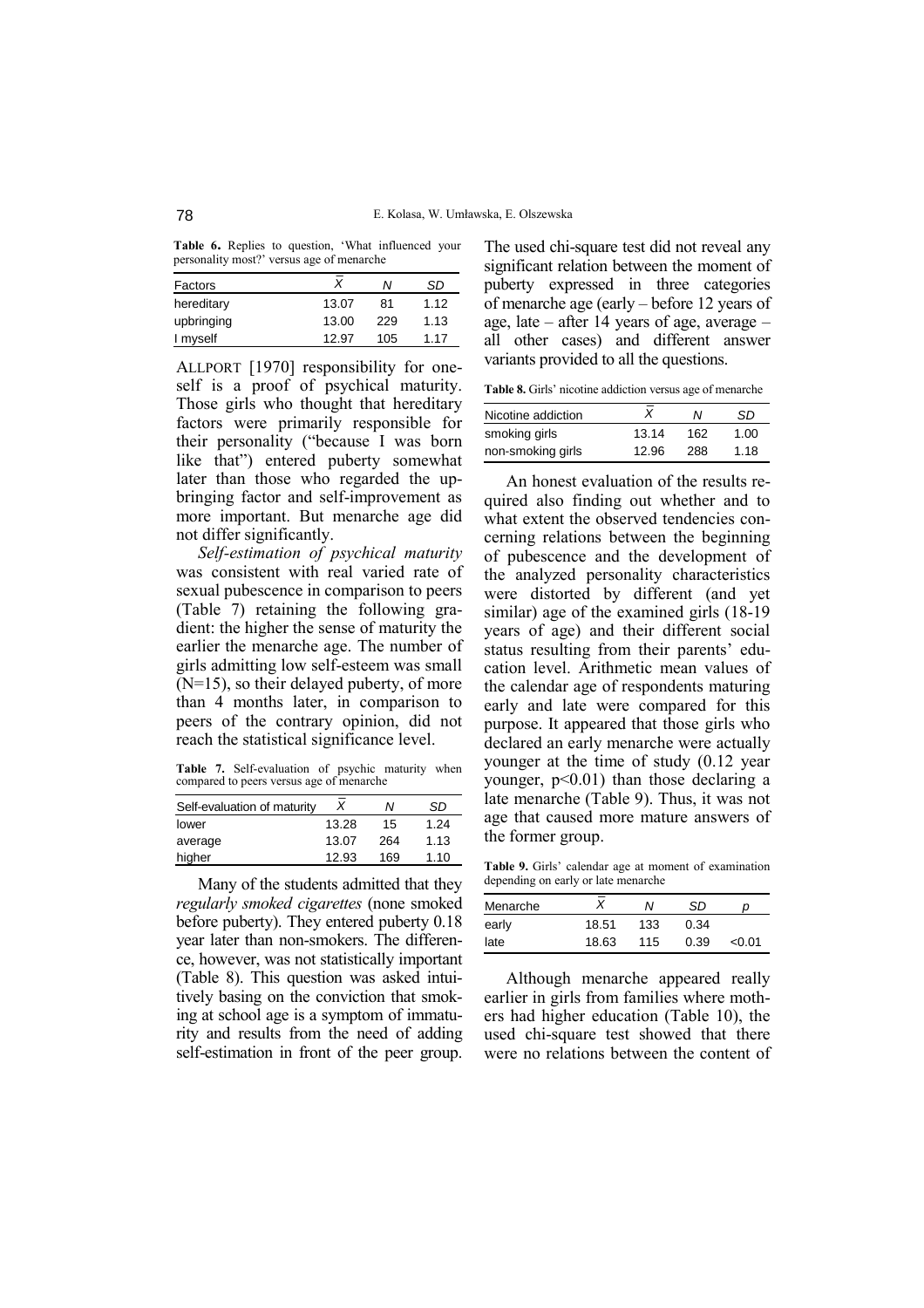the answers and the education level of the respondents' parents. Thus, the social position could not have influenced the obtained results.

**Table 10.** Girlsí age of first menstruation in relation to their mothers' education level

| Mother's education | X     | Ν     | SD.  | D      |
|--------------------|-------|-------|------|--------|
| higher             | 12.86 | 184   | 1.11 |        |
| secondary school   | 13.12 | - 224 | 1.14 | < 0.05 |
| vocational and     |       |       |      |        |
| primary school     | 13.21 | 42    | 1.03 |        |

The research also provided an opportunity to examine to what degree the menarche age depends on the factors affecting psyche. These relations were examined by HULANICKA [1986], SURBEY [1990], ŁUCZAK & ŁASKA-MIERZEJEWSKA [1990], MOFFIT *et al.* [1992]. The girls were asked *how they evaluated their childhood*. It appeared that few girls (only 21) who described their childhood as "unhappy" reached puberty 4 months earlier than those who described it as happy or normal. With those numbers the difference did not reach statistical significance (Table 11) but neither was it small, and besides, it was consistent with the results obtained by the authors mentioned above. The pubescence of those girls who admitted serious incidental experiences during childhood was also noted as slightly earlier (Table 12). These results comply with the authors' observations, mentioned above, of the stimulating influence of psychical stress on the puberty process.

**Table 11.** Age of menarche in girls with different childhood

| Childhood | Χ     | N   | SD   |
|-----------|-------|-----|------|
| happy     | 13.04 | 273 | 1.13 |
| ordinary  | 13.02 | 153 | 1.11 |
| miserable | 12.72 | 21  | 1.12 |

**Table 12.** Serious personal experiences in childhood versus age of menarche

| Serious experiences of<br>childhood |       | N   | SD   |
|-------------------------------------|-------|-----|------|
| yes                                 | 12.87 | 121 | 1.17 |
| no                                  | 13.09 | 266 | 1.11 |

To sum up, the conducted analysis shows that the remaining characteristics related to psychical personality development of the questioned girls of 18-19 years of age does not show any significant, that is obvious, dependence on the age of sexual maturity. However, we observed certain tendencies which could prove a higher psychical maturity of the young women who entered puberty earlier than the others. Those who entered puberty earlier demonstrated, at the moment of research, greater degree of independence while choosing their future education (Tables 1, 2) and greater responsibility for finding solutions in difficult situations (Table 4); this group included also girls who thought that self-improvement and upbringing were more important than hereditary factors in forming their personality (thus, showing greater responsibility for themselves, Table 6).

Self-estimation of psychical maturity in relation to peers appeared proportional to menarche age of the examined girls: the greater the self-attributed maturity, the longer the time period since the first menstruation (Table 7). We did not find the expected interdependence between the menarche age and the ability of expressing opinions controversial to those of the interlocutor (Table 5). The ability to initiate interpersonal relations appeared unexpectedly (insignificantly) higher in girls with late menarche (Table 3). Apart from that, observed earlier stimulating influence of psychical stress on the rate of puberty process was proved (Tables 11, 12).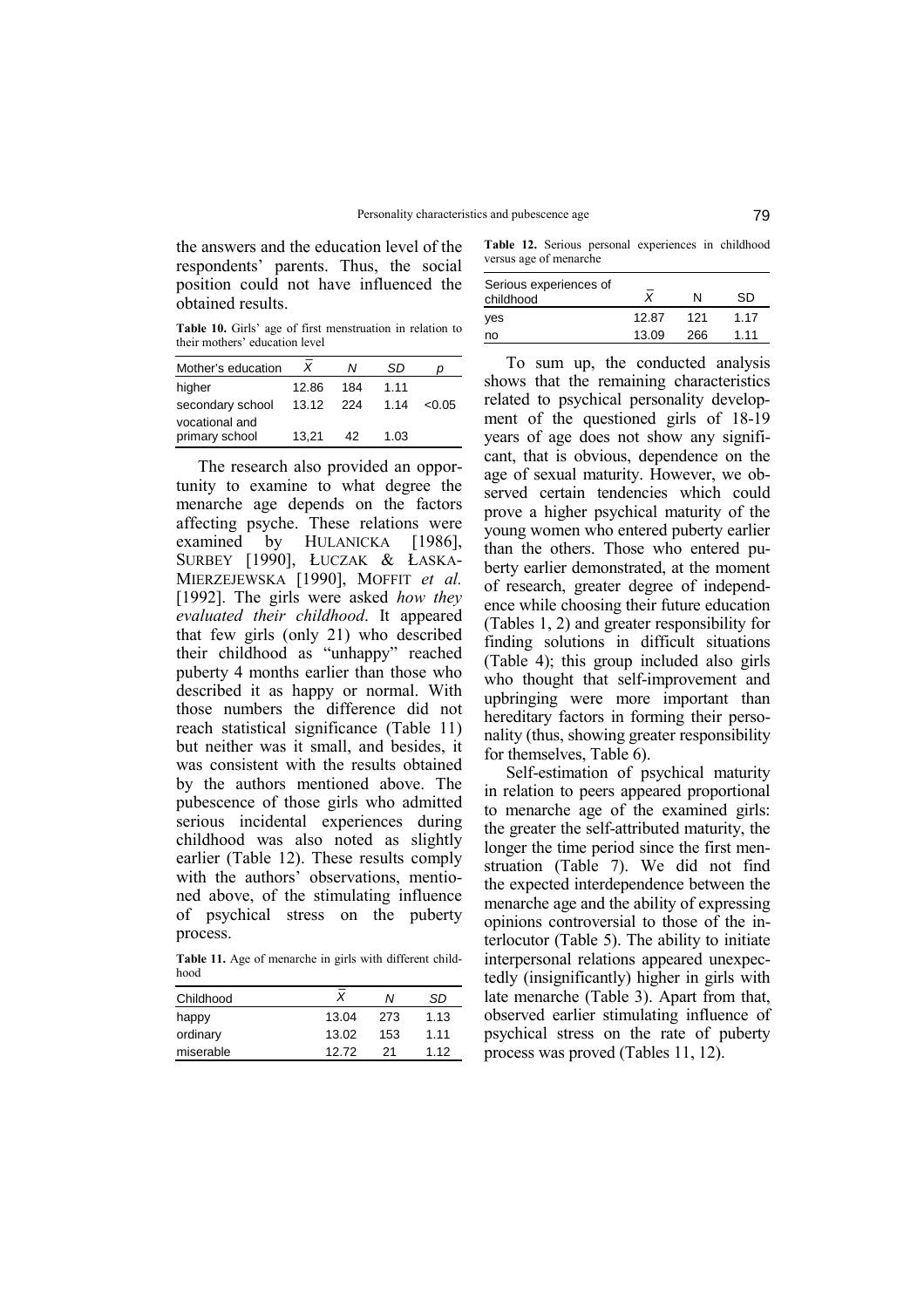### **Discussion**

There arises a question how one should interpret the obtained results. Are they credible enough to prove the lack of relation between the puberty age and the development of the majority of the investigated personality characteristics? Statistical insignificance of the investigated differences would account for such interpretation. Besides, it would remain in accordance with the observed diverse secular acceleration of physical and psychical development (mentioned in the introduction) and would favor the suggestion that factors responsible for the development acceleration find better breeding ground and quicker response in the physical sphere rather than psychical. This would also prove a (rather isolated) thesis of KOMOROWSKA [1963] that prematurely pubescent girls do not show psychical development different from their peers.

There are also some doubts, though, as to the above mentioned difficulties of methodological nature, that is the lack of an objective method allowing for univocal evaluation and comparison of psychical maturity degree of individuals. Psychological tests evaluating intelligence and school maturity have been used for a long time but there are still no maturity tests concerning other personality characteristics during puberty. Thus, out of necessity, we constructed a questionnaire, which would give at least an approximate evaluation of development levels of some personality characteristics with recognized development tendencies. However, for obvious reasons, the authors do not pretend to recognize this questionnaire as an ideal scientific instrument leading to arbitrary solutions, but only as a method allowing for possible distinction of tendencies indicating certain dependencies. Therefore, we approach our results with necessary reservations.

A weak point of our method is mainly the fact that it is based on the respondents' auto-presentation. In spite of the anonymity of questionnaires, the answers to direct questions might not have been entirely objective and honest. According to ZAZZO  $[1972]$  "The authors' image as compared to that of the others is characterized in girls (as well as in boys) by giving priority to their own aspirations and needs. Thus, the examined person sees himself mainly through his own intentions". It is obvious that the girls are reluctant to admit, even to themselves, their lack of independence in decisionmaking, inhibitions in interpersonal relations, feeling of inferiority, and inadequate preparation to "adult" life.

Apart from that, we have to take into consideration the fact that the auto-presentation factor is situationally intensified. Graduation is a period of verifying oneself and being verified, and the scientists were representatives of a higher education institution, which, for many girls, meant the longed-for aim at that moment. Hence the recognition of answer variants easily identified by the respondents as "correct" and "the best".

Thus, the used auto presentation undoubtedly caused the shifting of the answer distribution in the direction of answers favorable to personal image at the cost of the unfavorable ones. Since the latter were so few, they couldnot possibly reach the required level of statistical reliability concerning the obtained diverse menarche age. From among 450 girls only 15 admitted being psychically less mature in comparison to their peers,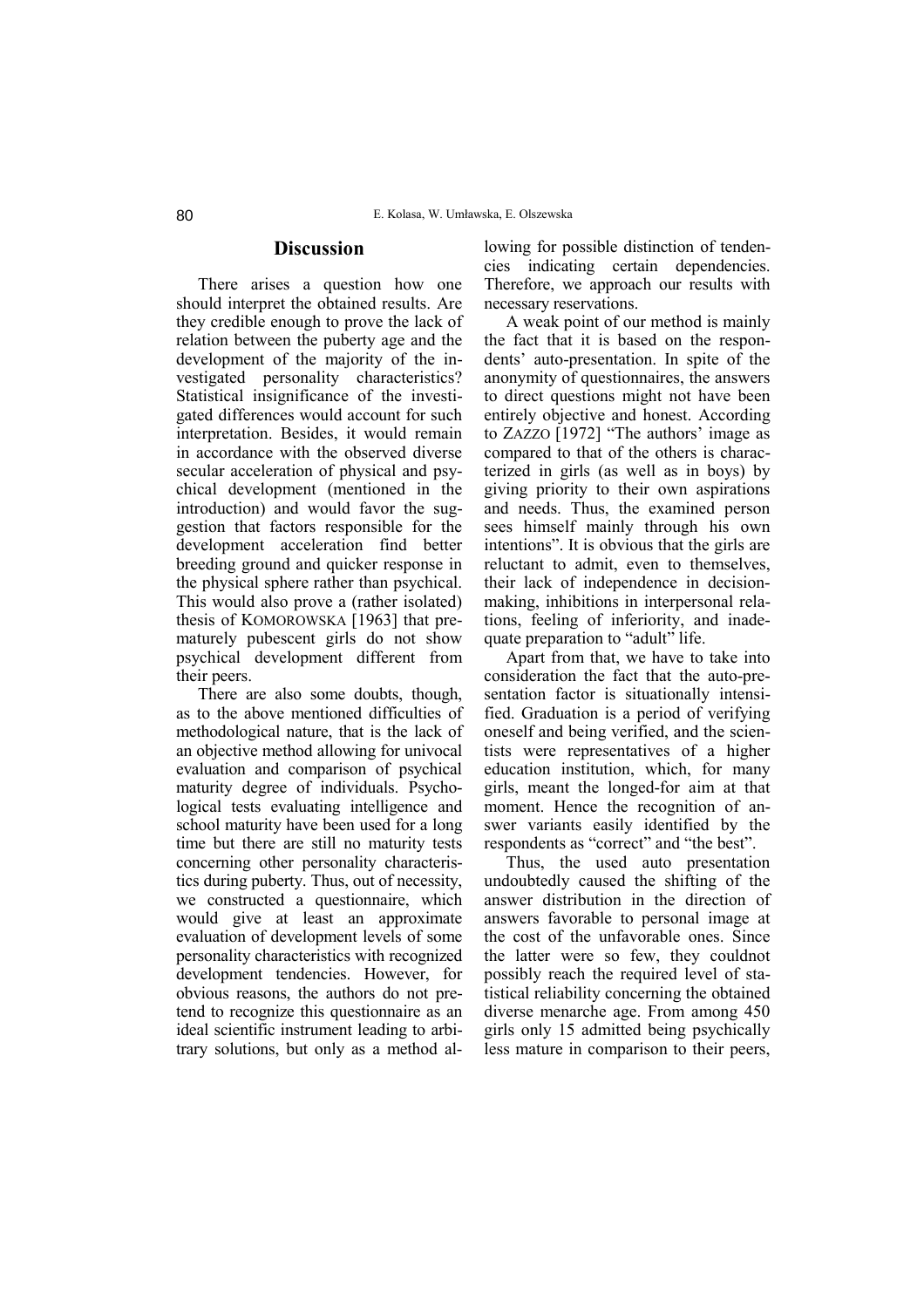which explains why, in spite of the fact that this group entered puberty on the average almost half a year later that those of completely opposite self-estimation, the difference turned out statistically insignificant. Besides, another reason might have been the fact that the deficit of extremely "unfavorable"  $-$  in the respondents' opinion  $-$  answers led to the leveling of menarche age differences. Additionally, those unfavorable answers were  $-$  as we believe  $-$  directionally selected. The girls admitting being less mature might be recognized as more mature among the immature ones due to the very fact that they admitted it in the questionnaire. Thus, the methodological shortcomings mentioned above might have hidden, in effect, the investigated relations instead of highlighting them. Since we observed certain tendencies at all, we believe that they deserve recognition.

For this reason, we believe that even though the obtained results cannot univocally prove a distinct relation between the puberty age and the level of personality development reached at the age of 19, yet we cannot negate such a relation, either. On the contrary, there is a distinct tendency towards immaturity with regard to the investigated personality characteristics in the late pubescent girls in comparison to those entering puberty earlier, suggesting that such a relation may exist. The conducted analysis shows that factors such as age and domestic-social environment did not play any decisive role. It appears that the early pubescent girls were not, at the moment of the experiment, older but even younger than the late pubescent ones, indicating that what determined the greater development of certain personality characteristics was not calendar age (neither can we exclude that it hindered, to a certain degree, their total disclosure). Also, an advantageous social status resulting from the mother's education level had no influence whatsoever, since we proved the lack of correlation between that last factor and the number of different answer variants.

It seems worth mentioning that similar experiments conducted 25 years ago by STRZYŻEWSKI [1974] on girls from Bydgoszcz gave similar "unclear" results, and yet they show similar tendencies, consistent with psychologists' opinion. Thus, it was proved that the earlier pubescent girls are, at the age of 14-15, taller and more corpulent than the late pubescent ones; they are also more intelligent and more mentally competent, more independent and self-sufficient, more active, resolute and better accepted by the peer group, that is generally socially better adapted. Also, the latest research by BODZSAR [1999] shows that Hungarian girls of 10-14 years of age reach higher intelligence and "creative" originality" level when they are more advanced with regard to secondary sex character development (at this stage, however, there was no distinct differentiation dependent on social status). These results remain in accordance with psychologists' observations mentioned by HURLOCK [1985] demonstrating that the girls with delayed development of sex character show diffidence, exaggerated shyness, no ability of co-operation and lower sense of responsibility; they also obtain worse results at school and in intelligence tests, and their psycho-social maturity is low [BOMBA 1981]. The girls tall for their age are also characterized by worse social adaptation than those closer to standards [HURLOCK 1985].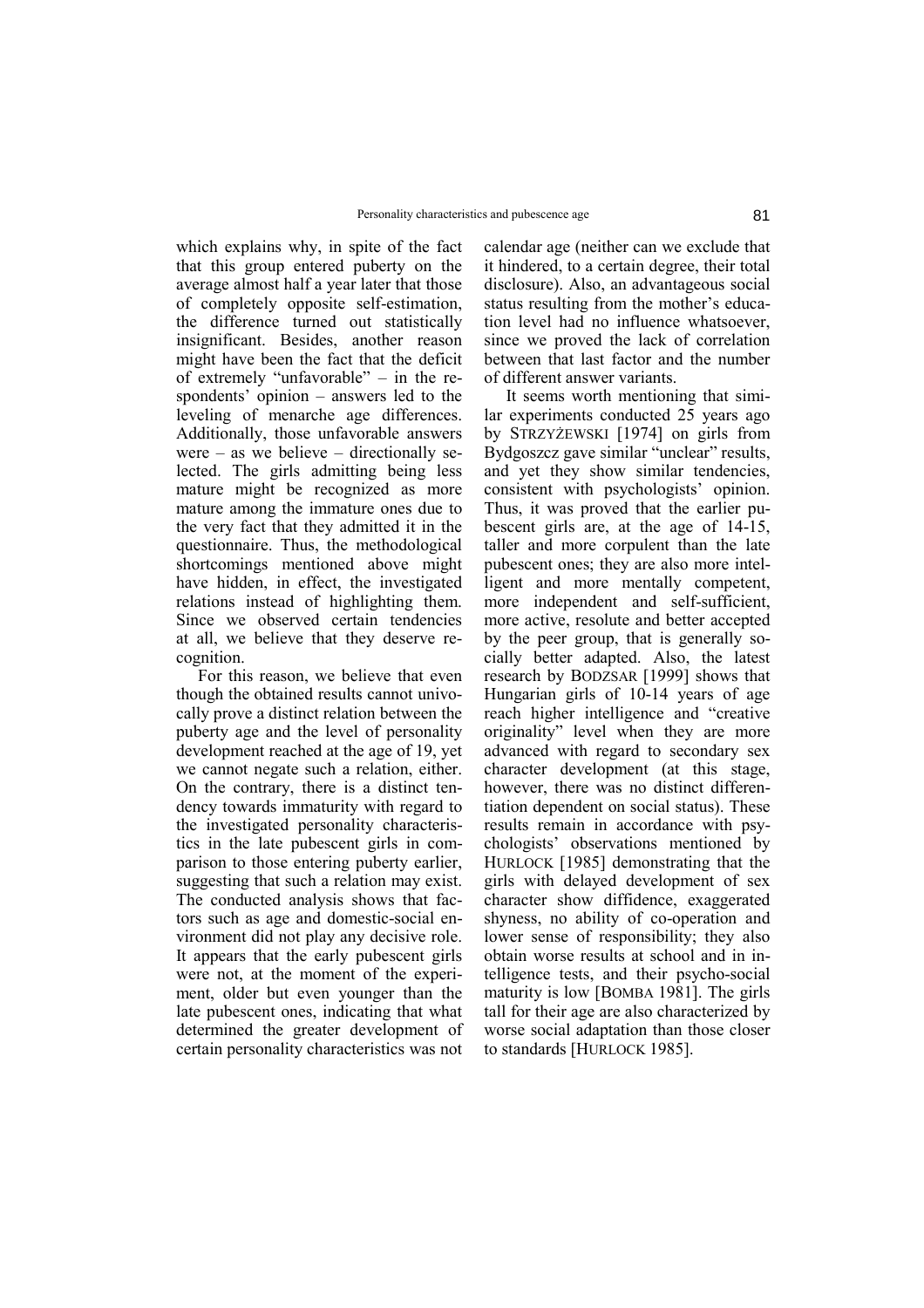#### **Final conclusions**

Further research is necessary to establish whether all the mentioned consequences of early or late puberty influence psyche of an individual entering adult life; it seems that the results presented here support that necessity. However, research methods should first be elaborated with psychologists allowing for objectivity by limiting the element of auto presentation through appropriate choice of questions asked "indirectly" which form the base of all tests. If the co-operation and further research are successful, they will hopefully lead to proving the observed tendencies as not incidental but resulting from the actually existing regularities.

#### **References**

- ALLPORT G.W., 1970, *Structure et developpement de la personalite*. Delachaux et Niestle, Neuchatel
- BADURA-MADEJ W., 1980, *Zagadnienie rozwoju w psychologii,* [in:] *Zaburzenia psychiczne u młodzieży*, M. Orwid (ed.), PZWL, Warszawa, pp. 13-37
- BODZSAR E.B., 1999, *Some psychosocial aspects of puberty*, IV-th International Anthropological Congress of Ales Hrdlicka, Prague and Humpolec (31.08-4.09.1999), Abstracts, p. 17
- BOMBA J., 1981, *Biologiczne problemy okresu dojrzewania i ich psychiczne następstwa*, [in:] *Zaburzenia psychiczne u młodzieży*, M. Orwid (ed.), PZWL, Warszawa, pp. 38-53
- CHŁOPKIEWICZ M., 1987, *Osobowość dzieci i młodzieży, rozwÛj i patologia*, Wyd. Szkol. i Pedag., Warszawa, pp. 139-143
- GADAMSKA T., K. ZMYSŁOWSKA, Z. GAJEWSKA-ZBIEGIEŃ, 1997, *Wybrane aspekty rozwoju psychicznego u młodzieży*, Medycyna Wieku Rozwojowego, 1, 191-205
- HULANICKA B., 1986, O wpływie czynników psy*chicznych na dojrzewanie,* Mat. i Prace Antr., **107**, 45-80
- HURLOCK E.B., 1965, *Rozwój młodzieży*, PWN, Warszawa
- HURLOCK E.B., 1985, Rozwój dziecka, PWN, Warszawa
- ILG F.L., L.B. AMES, S.M. BAKER, 1998, *RozwÛj psychiczny dziecka*, cz. 2, Gdańskie Wyd. Psychol., Gdańsk
- JACZEWSKI A., 1995, *Biologiczne i medyczne podstawy rozwoju i wychowania*, Wyd. Szkol. i Pedag., Warszawa
- JACZEWSKI A., B. WOYNAROWSKA, 1982, *Dojrzewanie*, Wyd. Szkol. i Pedag., Warszawa
- KOMOROWSKA M., 1963, *Z zakresu pokwitania dziewcząt*, PZWL, Warszawa
- ŁUCZAK E., 1994, Poziom rozwoju fizycznego dzieci z trudnościami szkolnymi, Szkoła Specjalna, **1**, 17-29
- ŁUCZAK E., T. ŁASKA-MIERZEJEWSKA, 1990, *RozwÛj fizyczny i stan zdrowia dzieci z rodzin alkoholicznych*, Problemy Opiekuńczo-Wychow., 9, 140-143
- MOFFIT T.E., A. CASPI, J. BELSKY, P.A. SILVA, 1992, *Childhood experience and the onset of menarche. A test of sociobiological model*, Child Development, **63**, 47-58
- OBUCHOWSKA I., 1983, *Okres dorastania*, Inst. Wyd. "Nasza Księgarnia", Warszawa
- OBUCHOWSKA I., 1996, *Drogi dorastania i psychologia rozwojowa okresu dorastania dla rodzicÛw i wychowawcÛw*, Wyd. Szkol. i Pedag., Warszawa
- OBUCHOWSKI K., 1972, *Psychologia dążeń ludzkich*, PWN, Warszawa
- REYKOWSKI J., 1977, *O rozwoju osobowości*, Studia Filozoficzne, **7**, 49-63
- R"ŻYCKA J., 1968, *Badania nad wspÛłzależnością między rozwojem umysłowym a fizycznym dzieci*, Ossolineum, Wrocław
- SMOLEŃSKA Z.M., G. WIECZORKOWSKA, 1993, *Kryteria wartościowania u młodzieży warszawskiej w latach 1985-1990*, Psychol. Wychowawcza, **2**, 122-132
- SPIONEK H., 1973, *Zaburzenia rozwoju uczniów a niepowodzenia szkolne*, PWN, Warszawa
- STRZYŻEWSKI S., 1974, *Tempo dojrzewania biologicznego a niektÛre cechy osobowości dziewcząt w wieku dorastania*, Roczniki Naukowe AWF Katowice, **3**
- SURBEY M.K., 1990, *Family composition, stress and the timing of human menarche*, [in:] *Socioendocrinology of Primate Reproduction*,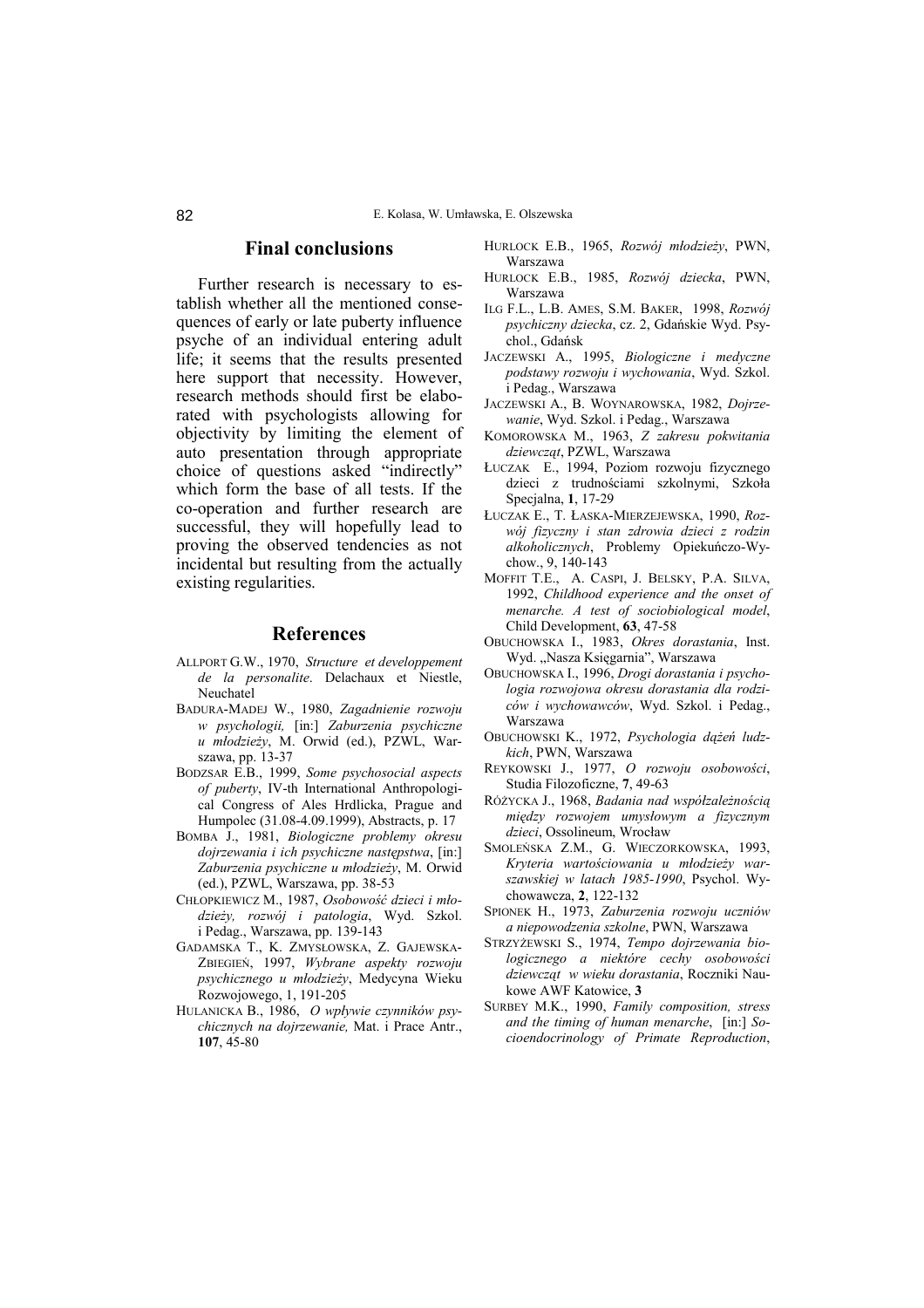T.E. Ziegler & F.B. Bercovitch (eds.), Wiley-Liss, New York, pp. 11-32

WIŚNIEWSKI C., 1998, *Kształtowanie osobowości*. Edukacja i Dialog, **34**, 16-20

ZAZZO B., 1972, *Oblicza młodości ñ psychologia rÛżnicowa wieku dorastania*, PWN, Warszawa

ZDUNKIEWICZ L., 1970, *Niektóre aspekty biologiczne uwarunkowań postępÛw szkolnych uczniÛw szkÛł podstawowych*, Krajowy Zjazd Medycyny i Higieny Szkolnej, Warszawa, Abstracts, 15-16

- ŻEBROWSKA M., 1986, *Psychologia rozwojowa dzieci i młodzieży*, PWN, Warszawa
- ŻUKOWSKI R., 1966, *Badania nad rozwojem fizycznym, sprawnością fizyczną i sprawnością umysłową młodzieży szkÛł podstawowych Warszawy*, Roczniki Naukowe AWF, Warszawa, **6**, 233-260

### **Streszczenie**

Z literatury dotyczącej psychologii wieku rozwojowego wynika, że wyprzedzenie bądź opÛźnienie w dojrzewaniu płciowym może pociągać za sobą określone konsekwencje psychiczne, trudne do przezwyciężenia, z tendencją raczej do trwania niż zanikania, a niekiedy ulegające pogłębieniu. Przyczynia się do tego traktowanie dziecka przez dorosłych raczej zgodnie z jego wyglądem niż z wiekiem kalendarzowym. Według różnych autorów obserwujących młodzież do lat 15, z opóźnionym dojrzewaniem wiąże się m.in. większa nieśmiałość, mniejsza samodzielność, niższe poczucie odpowiedzialności, gorsza sprawność umysłowa i ogÛlnie gorsze przystosowanie społeczne.

Celem naszych badań było uzyskanie odpowiedzi na pytanie, czy poziom dojrzałości psychicznej stwierdzany u progu dorosłości wykazuje jakikolwiek związek z czasem, w którym dziewczęta osiągnęły dojrzałość płciową. Zbadano 450 uczennic klas maturalnych w wieku 18-19 lat, stosując metodę ankietową. Zastosowane pytania miały służyć ustaleniu:

- stopnia zdecydowania co do projektów dalszej edukacji (tab. 1) oraz stopnia samodzielności w dokonywaniu wyborów (tab.  $2 i 4$ );
- umiejętności nawiązywania kontaktów z innymi (miernik przystosowania społecznego) (tab. 3);
- stopnia trudności w wypowiadaniu własnej opinii, kontrowersyjnej w stosunku do rozmówcy (odrzucenie zewnątrz sterowania, rozwój indywidualności) (tab. 5);
- odpowiedzialności za kształtowanie własnej osobowości (tab. 6);
- samooceny dojrzałości psychicznej na tle rówieśnic (tab. 7);
- czy badana aktualnie pali papierosy (jako miernik rozwagi) (tab. 8). Drogą wywiadu ustalano retrospektywnie wiek menarche.

Zastosowane kryterium chi-kwadrat wykazało brak istotnego statystycznie związku pomiędzy rÛżnymi wariantami odpowiedzi udzielanych na zadane pytania a czasem pokwitania ankietowanych dziewcząt wyrażonym w trzech kategoriach wieku menarche (wczesnego – przed 12 r. życia, późnego – po 14 r. życia oraz pośredniego). Porównanie średnich arytmetycznych wieku menarche dziewcząt w zależności od wybranych przez nie odpowiedzi również nie wykazało istotnych różnic, jednak zarysowały się pewne tendencje, na ogół zgodne z oczekiwaniem psychologa. Nieco wcześniej dojrzewały te uczennice, które w momencie badania wykazywały większy stopień zdecydowania i samodzielności w wyborze kierunku studiów, większą łatwość w wyborze drogi wyjścia z trudnych sytuacji, a także te dziewczęta, które pracę nad sobą i wychowanie przez rodziców uznały za czynnik ważniejszy w kształtowaniu własnej osobowości od czynnika dziedzicznego. Ocena własnej dojrzałości psychicznej okazała się proporcjonalna do czasu, jaki upłynął od wystąpienia pierwszej menstruacji. Dziewczęta palące papierosy dojrzewały później od niepalących. A więc w tych cechach, które